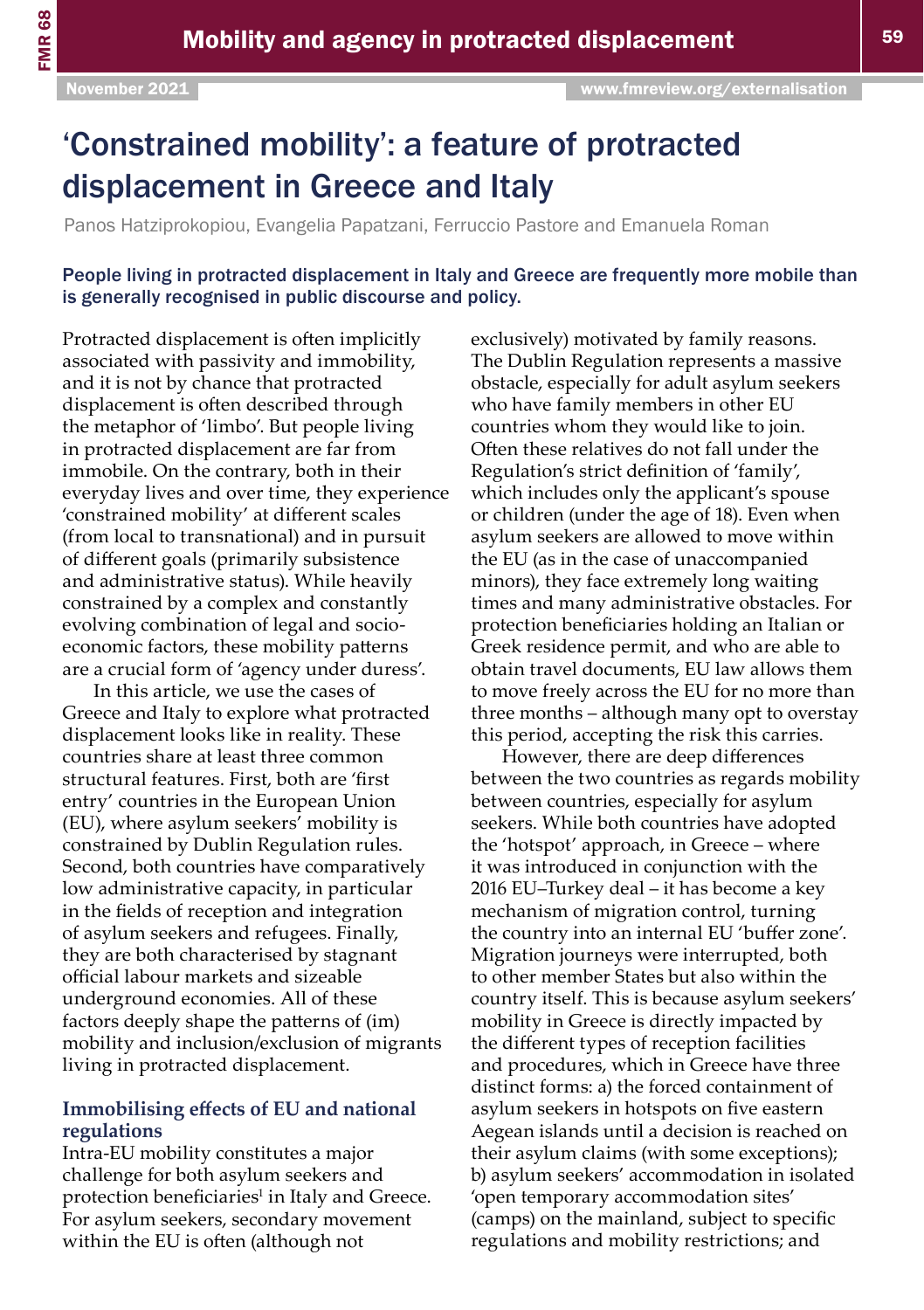opportunities (however precarious), and political geography itself (with Italy bordering three other Schengen countries while Greece borders none). Overall, 'secondary movements' are widely practised, even when not strictly legal. Intra-EU mobility from Italy, in particular, is usually a 'two-way' path with frequent backand-forth movements; movements from Greece, by contrast, are mainly 'one-way'.

It is very common for protection beneficiaries in Italy to move to another EU country, find an informal job and settle irregularly. This subsistence migration is circular, involving periodic returns to renew their Italian residence permit (every two or five years, depending on the form of protection granted). However, in order to renew the permit, an official residential address in Italy is needed. As migrants rarely have such an address, a profitable illegal market has developed to provide fake documents. This situation is often defined by migrants themselves as a 'trap' whereby, in order to remain 'legal' in country A, one has to stay irregularly in country B and resort to illegal activities.

Similarly, intra-EU mobility is widespread among protection beneficiaries in Greece, triggered by harsh living conditions and limited integration prospects, and also related to where forced migrants have networks in the places they wish to reach. Some migrants attempt to entirely avoid the asylum system's immobilising effects from the very beginning, for instance by crossing the northeastern land border with Turkey. Such a strategy enables them to avoid being identified by State officials and prohibited from onward travel, and to cross subsequent borders irregularly (supported by illegal markets providing housing and fake documents). Similar channels may be used to later pursue legal mobility routes: a spouse, or even children, may be smuggled to relatives in a northern European country, in order to allow, at a later stage, asylum applicants in Greece to reunite with family members under Dublin. A paradox thus arises, by which irregularity allows mobility whereas 'legality' actually prevents it.

c) the accommodation of the most vulnerable in urban apartments.<sup>2</sup> Mobility across these reception facilities is strictly regulated.

In contrast, asylum seekers do not stay in hotspots in southern Italy while their asylum applications are examined but are instead dispersed to reception centres across the country. Their mobility is regulated less strictly than in Greece, although those hosted in reception centres similarly risk losing their accommodation if they are absent for a prolonged period without permission. For asylum seekers and protection beneficiaries who are no longer in the reception system, onward movement within the country is extremely common.

#### **Constrained mobility as a survival strategy**

In both countries, migrants living in protracted displacement develop a wide range of mobility-based survival strategies permitting them to navigate the complex asylum systems at both national and EU levels in order to reunite with their networks, meet their basic needs or seek better opportunities elsewhere.

Asylum seekers in Greece may for instance attempt to escape from the islands to the mainland, or to move from their officially allotted camp to another, where they usually remain unregistered. They may also travel for seasonal work (running the risk of losing their camp accommodation and financial assistance if their employment becomes known) or they may remain official residents of the camp but actually move to a rented apartment in the city.

For migrants living in protracted displacement in Italy, regardless of their legal and administrative status, mobility within the country represents a major survival strategy. This is typically an employment-driven circular mobility, with migrants following employment opportunities across the country (for example, seasonal agricultural workers who follow the harvest seasons).

Intra-European movements may take different forms, depending on integration prospects (however limited), labour market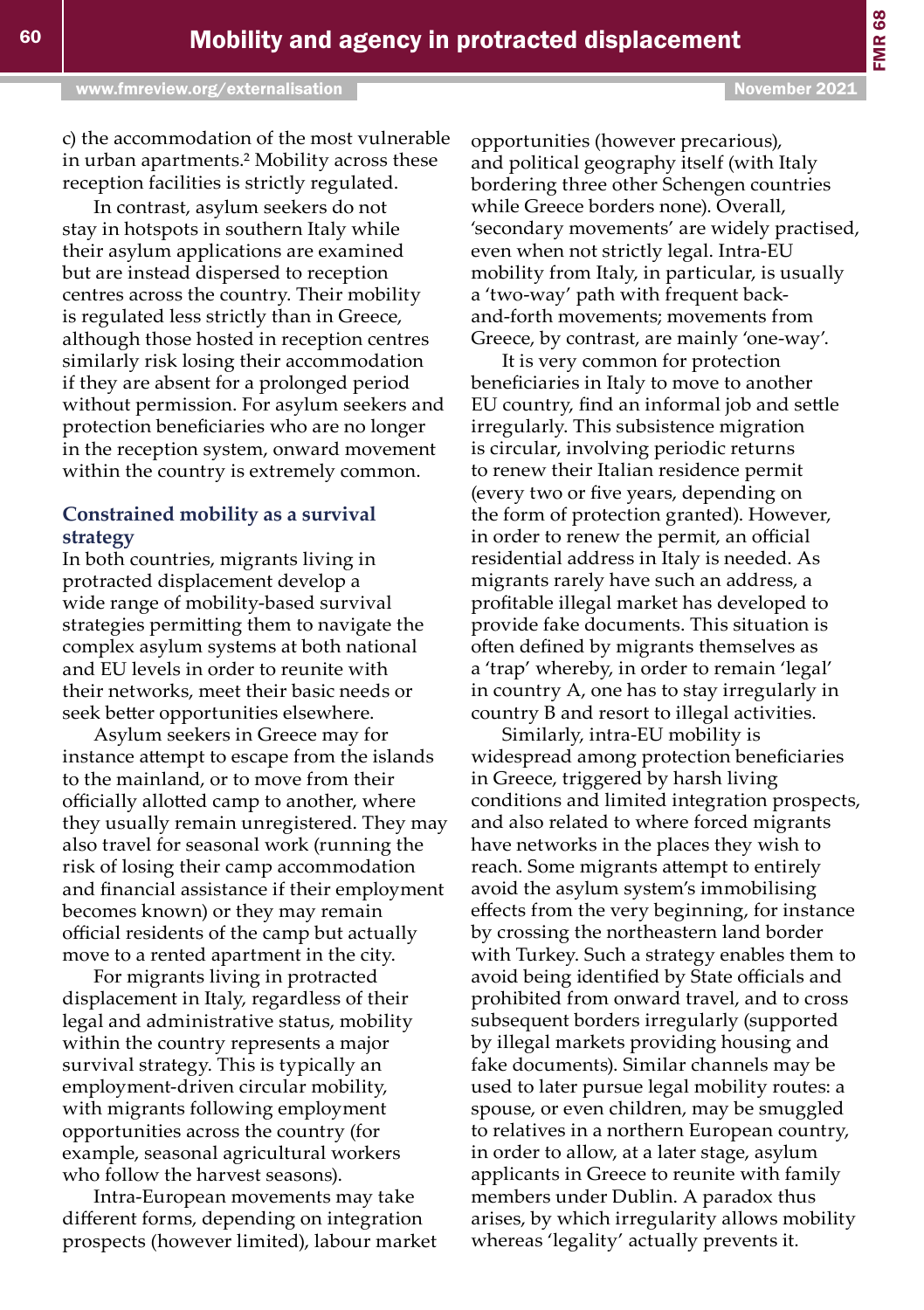## **The additional immobilising effects of COVID-19**

COVID-19 restrictions produced further disruptions of mobility at different levels: within Italy and Greece, across the EU and to/from countries of origin or transit. Measures restricting mobility and imposing social distancing had an especially heavy impact on migrants living in protracted displacement, with those hosted in reception facilities subject to increased prohibitions and controls. Almost all transfers, entries and exits from the asylum system were suspended, and migrants lost their limited educational and recreational opportunities, and their meagre sources of income.

Travel bans and border closures led to a drop in transits to other European destinations. In the Italian case, during the first wave, the complete freezing of secondary intra-EU and internal mobility deprived seasonal agricultural workers of their only means of subsistence, impoverishing them further. At the same time, those who found themselves temporarily outside the country (whether elsewhere in Europe or in the countries of origin) were then stuck and could not return.

The constrained mobility strategies described above became impracticable in both countries, transforming life into "a sort of hyper-limbo, where the usual levels of immobilisation and marginalisation are enhanced by COVID-related restrictions", as an interviewee in Rome told us.

# **Policy implications and future outlook**

The important role that constrained mobility has in shaping everyday lives and prospects of migrants living in protracted displacement in Greece and Italy is either ignored or stigmatised by official policy discourse. It is ignored as long as mobility takes place under the radar of the media and regulatory agencies, as is usually the



Mória refugee camp, Lesvos (Greece), 2018.